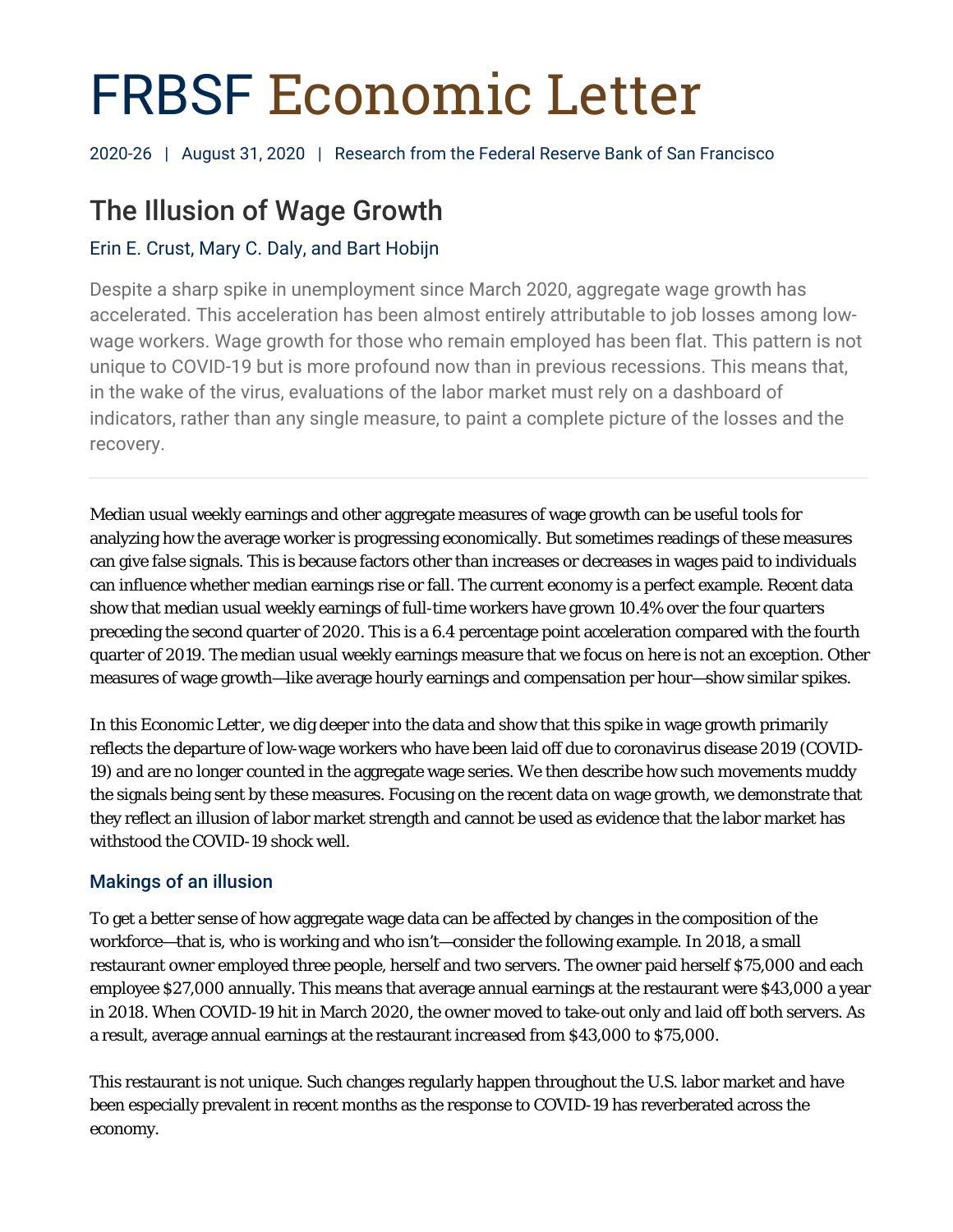#### *FRBSF Economic Letter* 2020-26 August 31, 2020

So what can we do to account for these changes and make sure that the signals we're getting about the strength of the labor market are more than an illusion? Research by Daly and Hobijn (2016) provides a useful method. We break aggregate wage growth into two parts: an *intensive* margin, which captures wage growth among individuals who remain employed; and an *extensive* margin, which captures the impact of workers entering and exiting employment. In the restaurant example, the intensive margin is made up of the wage growth of the owner of the restaurant who was continuously employed. The extensive margin captures the change in aggregate wage growth due to the servers moving from being employed to being unemployed.

As COVID-19 and the actions taken to combat it have pushed many low-wage workers into unemployment, the extensive margin has been playing a larger role in aggregate wage growth, causing it to accelerate even as paychecks remain flat.

#### Disproportionate job losses and aggregate wage growth

COVID-19 has taken a tremendous toll on the U.S. labor market. Figure 1 illustrates the magnitude of the damage. The figure plots the share of full-time workers exiting to nonemployment, either unemployment or nonparticipation, each month over the past two decades.

In normal nonrecessionary times, about 7% of those with full-time jobs move into unemployment (2%) or leave the labor force (5%) each year.

During the Great Recession and its aftermath, nonemployment peaked in August 2009 at 11%. Most of the increase was due to exits to unemployment, which went up 3 percentage points. There was little movement in the rate at which workers exited to nonparticipation.

The onset of COVID-19 has been a substantially larger shock. Since March 2020, the share of workers exiting fulltime employment has risen dramatically. As Figure 1 shows, exits from full-time employment to nonemployment peaked in May 2020 at 17%, with 9% moving to unemployment and 8% to nonparticipation. This is almost twice as high as during the depth of the Great Recession.

A notable difference from the Great Recession is the marked spike in exits to nonparticipation, which indicates that many workers are lining up on the fringe of the labor market and are not classified as unemployed.

### Figure 1 Share of worker exits to unemployment and nonparticipation

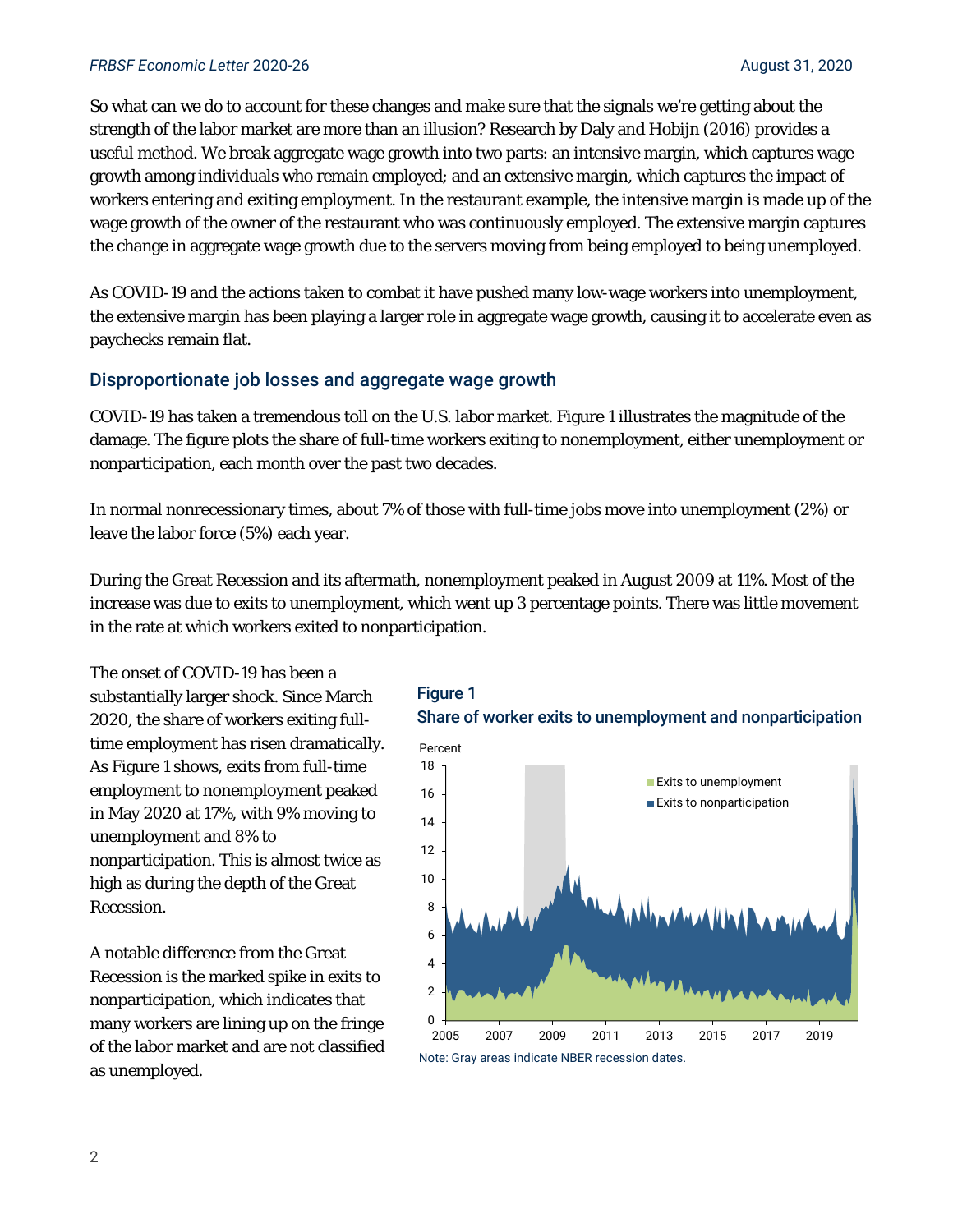#### *FRBSF Economic Letter* 2020-26 August 31, 2020

Since May 2020, exits to nonemployment have slowed, with the rate falling to about 14%. Though a decline in these flows is good news, the elevated level of the flows is indicative of continued severe disruptions in the labor market.

#### Job loss disproportionate among low-income workers

Since the onset of COVID-19, low-wage workers have been disproportionately affected by job loss. That is, a disproportionate share of those who lost jobs came from the bottom half of the wage distribution.

Figure 2 plots the share of workers exiting full-time employment by position in the wage distribution. Moving up from the bottom axis, the three areas in the figure depict the exits among workers in the lowest quarter of the earnings distribution, the second lowest quarter, and the top half, respectively.

The data show that, historically, exits from full-time employment have disproportionately come from the lower end of the earnings distribution. The current spike in exits shown in Figures 1 and 2 has not reversed this trend. In the months following the onset of COVID-19, workers in the bottom 25% of the earnings distribution made up about half

#### Figure 2 Share of worker exits to nonemployment by earnings



of the exits to nonemployment. In contrast, the top half of the distribution only accounted for about a third of the exits.

Overall, the unusually high shares of workers exiting to unemployment and to nonparticipation—in combination with those exits disproportionately coming from low-wage workers—is pushing up aggregate wage growth.

#### Clarifying the signal on wage growth

We have shown that understanding how the movements into and out of full-time employment affect aggregate wage growth statistics is essential to getting a clear signal on the strength of the U.S. labor market. So what can be done to measure wage growth when so many workers are losing jobs and exiting employment?

One simple way is to compare the official published measure of wage growth, which has been affected by the exits we documented, with one for workers who maintain full-time employment over the entire period. The latter measure keeps the composition of workers constant.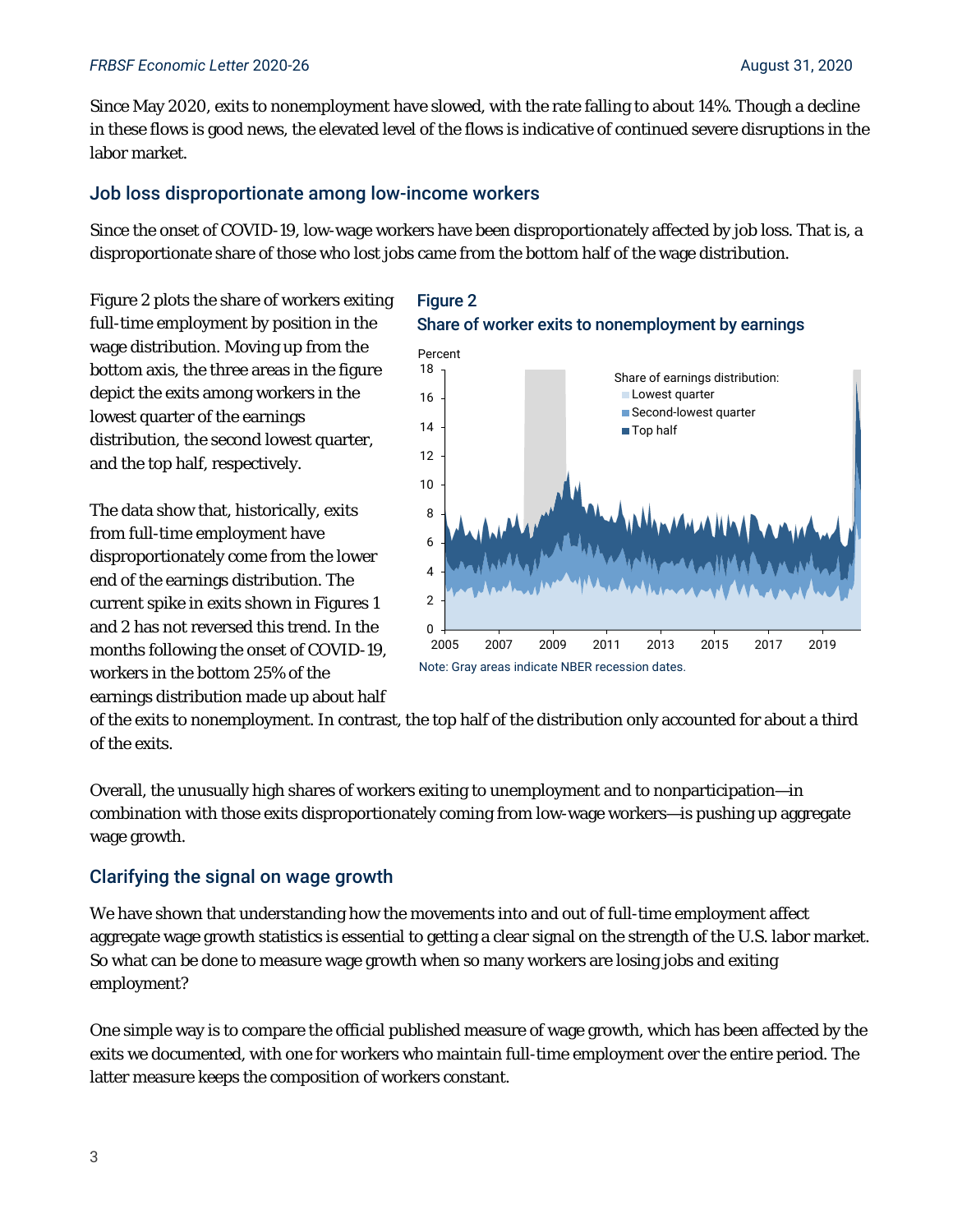#### **FRBSF** Economic Letter 2020-26 **August 31, 2020** August 31, 2020

The recent disparity between these two statistics, plotted in Figure 3, illustrates why such a comparison is useful. In the second quarter of 2020, the published four-quarter growth rate of nominal median usual weekly earnings (blue line) spiked at 10.4%. This is almost 8 percentage points higher than the growth rate of earnings for workers who had been employed full-time throughout the past year (green line).

Furthermore, examining the recent trends in these two measures yields opposite conclusions. Since the last quarter of 2019, the aggregate growth rate of median earnings has accelerated by 6.4 Figure 3 Growth in median usual weekly earnings



percentage points. In contrast, wage growth for continuously employed workers has slowed by 2.4 percentage points since the end of 2019.

Therefore, the recent spike in aggregate nominal wage growth does not reflect the benefits of pay raises and a strong labor market for workers. Instead, it is the result of the high levels of job loss among low-income workers since the start of the pandemic.

This stark impact of exits from employment on median wages is not specific to the published headline measure of median usual weekly earnings for full-time workers that we focus on here. Cajner et al. (2020) document similar facts for administrative payroll data from ADP. They estimate that exits from employment since COVID-19 have raised average wages by 5%. Other headline measures of wage growth, such as average hourly earnings and compensation per hour, also have been pushed up by the recent movements along the extensive margin.

A notable exception is the employment cost index from the Bureau of Labor Statistics, which measures wage growth for a fixed set of jobs. It points to a slowdown in wage growth, similar to our series for the continuously full-time employed in Figure 3.

It is important to realize that what goes up must come down. While the recent job losses of low-wage workers has pushed up wage growth during the onset of the COVID-19 crisis, their job gains during the recovery will instead be a drag on aggregate wage growth. Thus, many standard earnings growth measures will understate the reduction in labor market slack when the economy recovers.

#### **Conclusion**

Recent job losses due to the COVID-19 pandemic have distorted measures of aggregate wage growth upwards by several percentage points. Therefore, high wage growth captured in aggregate measures should not be seen as indicative of a recovering or a strong labor market. Furthermore, because the current